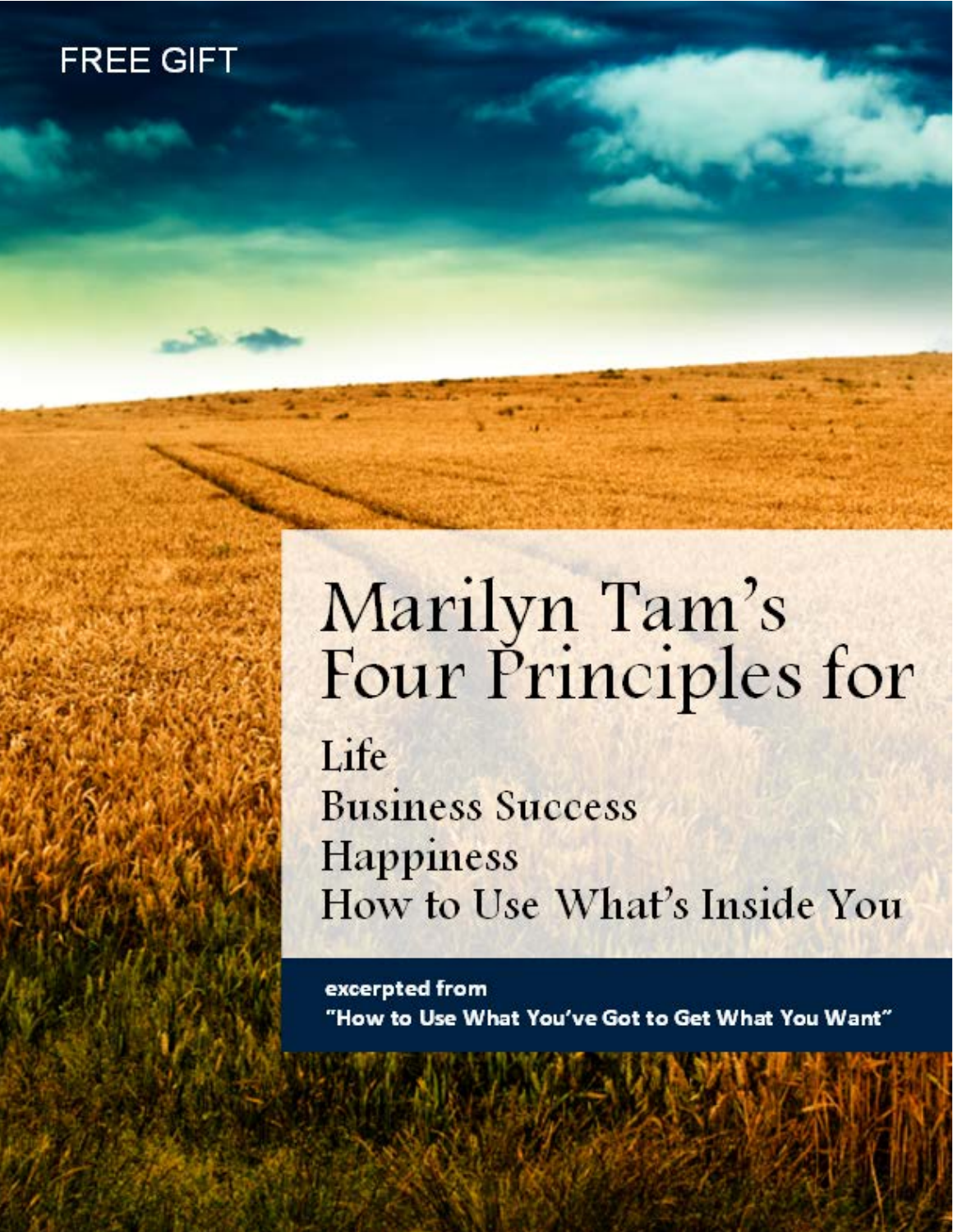#### **Free Gift**



*Don't miss Marilyn Tam's newest book: "The Happiness Choice - the 5 decisions that take you from where you are to where you want to be.* 

*More info at: [http://marilyntam.com/](http://marilyntam.com/books.html) [books.html](http://marilyntam.com/books.html)*

As a native from Hong Kong who arrived in America barely speaking English, Marilyn's own

journey provides a fascinating backdrop to these books. This document contains an excerpt from "How to Use What You've Got to get What You Want" with the *Four Principles of life and business success* and how to anchor into the power of following your life purpose.

*The Happiness Choice* is inspirational, engaging and practical; a combination of lyrical storytelling and actionable tools and strategies. The book is filled with stories, tips, and insights on how anyone can live the life they've dreamed of living. It includes personal experiences and advice from experts in the fields of business success, relationships, health and fitness, spiritual and community relations, integrated into relevant chapters to strengthen and broaden the perspective and tools available for readers.

For more information please check out <http://www.marilyntam.com/books.html>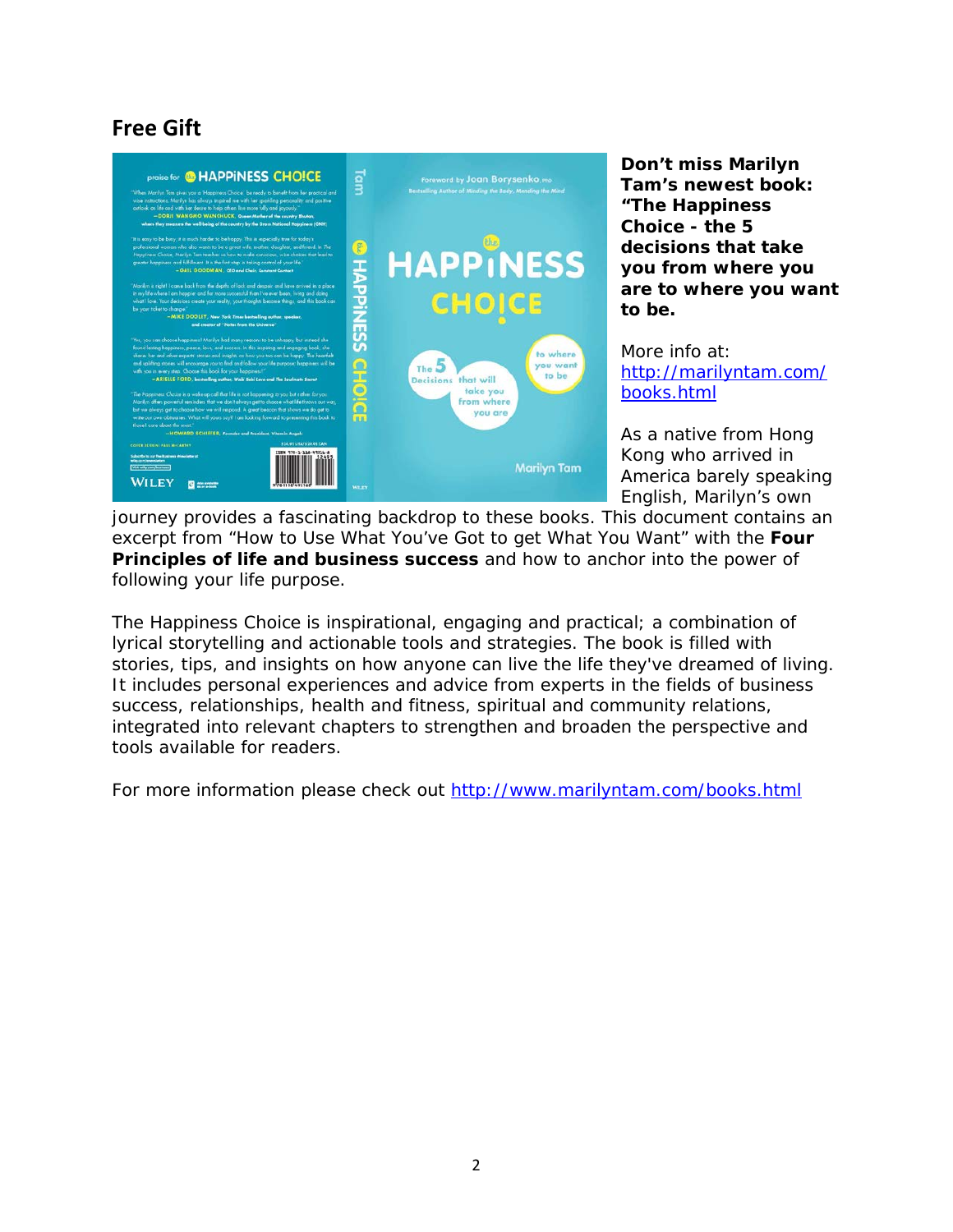### **Preface**

In work as in life, I live by four simple principles. These principles keep me on course and facilitate every business and social interaction I have. They free me to be creative and productive. They enable me to see and take advantage of opportunities. They are the first thing I share with my management team in every company I manage and form the basis of our working relationship. When the team follows these practical principles, the flow of communication is smooth; productivity and morale are high.

These four simple principles are the most powerful, readily adoptable tool I've used in my career and in my life. I want to share them with you now.

#### **1. Tell the truth all the time.**

It's less confusing. You don't have to remember what you said and to whom. And you won't trip over conflicting remarks. This one is very basic and also very hard to do at times. Oftentimes, we say what we think others want to hear to keep them happy. When the truth comes out later, *everyone* is unhappy. More importantly, there is less time to fix whatever you were afraid to say in the first place.

This has been a particularly effective tool for me, since I have a great memory -- but it's very short! Telling the truth all time keeps my mind clear of the clutter and reduces the stress of having to remember the various versions of the "truth."

And the truth eventually comes out anyway! Remember Watergate? Enron? Telling the truth is much less painful and takes less effort. Whatever problem you're trying to avoid will be resolved much sooner if you tell the truth and deal with it immediately. Letting the skeletons multiply in the closet only makes things worse.

The reach of technology today means that sooner or later, whether it is the audiotapes or, deleted computer files, the truth will out. Deal with the issue when it appears and you'll not only sleep better, but you'll learn more quickly and insure that you keep moving up.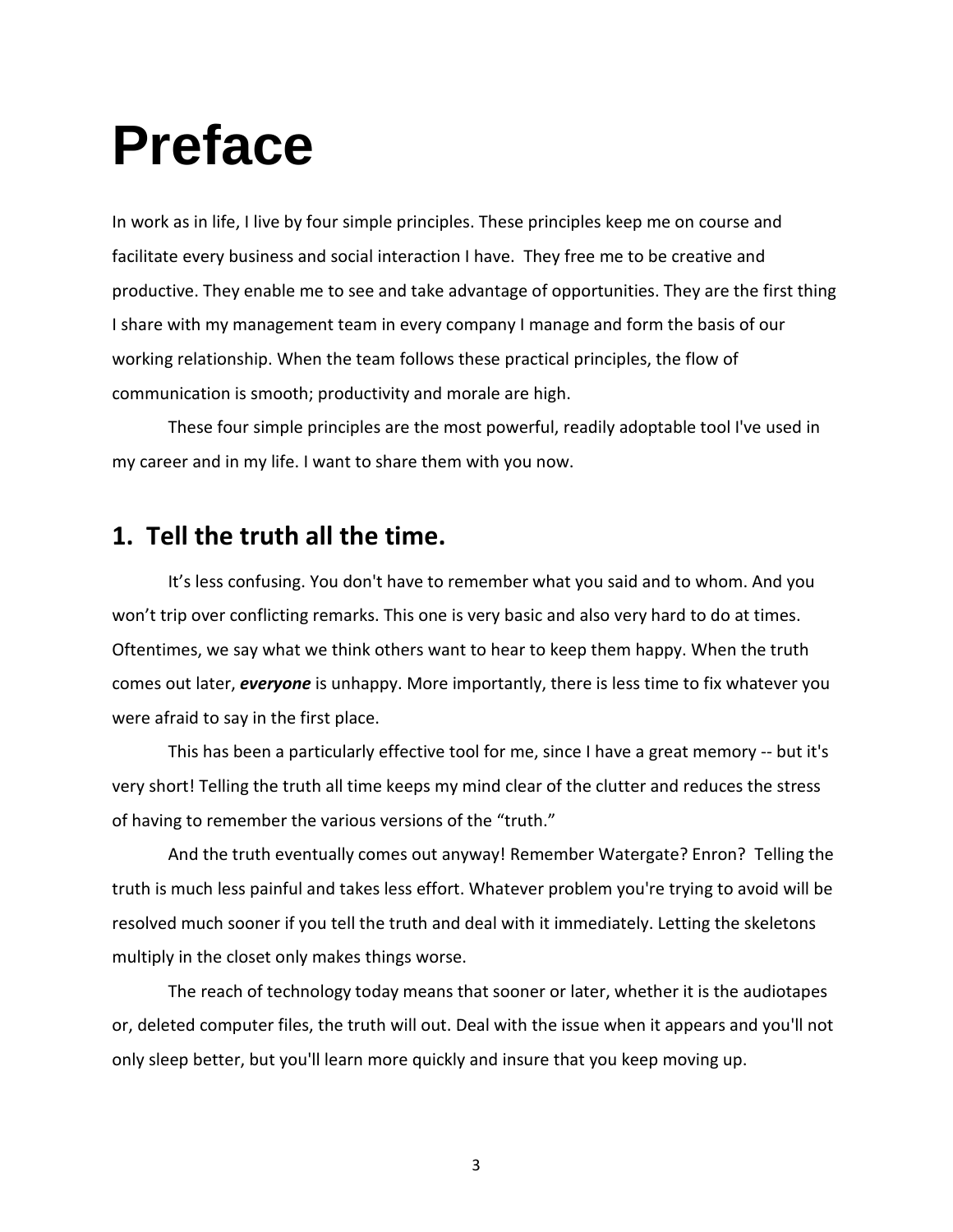#### **2. Make me your partner.**

If you don't talk to me, I can't help you. It's that simple. If you don't enlist your colleagues, supervisors, family and friends in your goals, they can't support you in your mission.

In any interaction, there are always two sides: a buyer and a seller. All parties are there because they want the transaction to occur. Find the common ground and engage the others in seeing the mutual benefit. Once all parties have ownership on the outcome, they will be pulling for a positive outcome. From that common ground, you can all work toward the same outcome – if you make them your partner.

#### **3. Make big mistakes.**

Small mistakes are the thoughtless things we all do when we're not paying attention. They are a waste of time and resources, and are neither instructive nor constructive.

On the other hand, big, planned, highly organized mistakes are valuable. They usually turn out to be productive in the end. Big mistakes are sometimes the result when you take calculated risks. Making big mistakes is the occasional byproduct of making big strides.

Big mistakes can only occur when you've planned and thought things through. If your carefully laid plan turns out to be a mistake, it may cost you. But it will also give you exactly the information you need to modify your strategy or change your course. You learn, you adjust, and you come back with a stronger, more impactful strategy that works. In the long run, big mistakes are the best feedback we ever get. The most successful people in life are those who make the best use of their mistakes.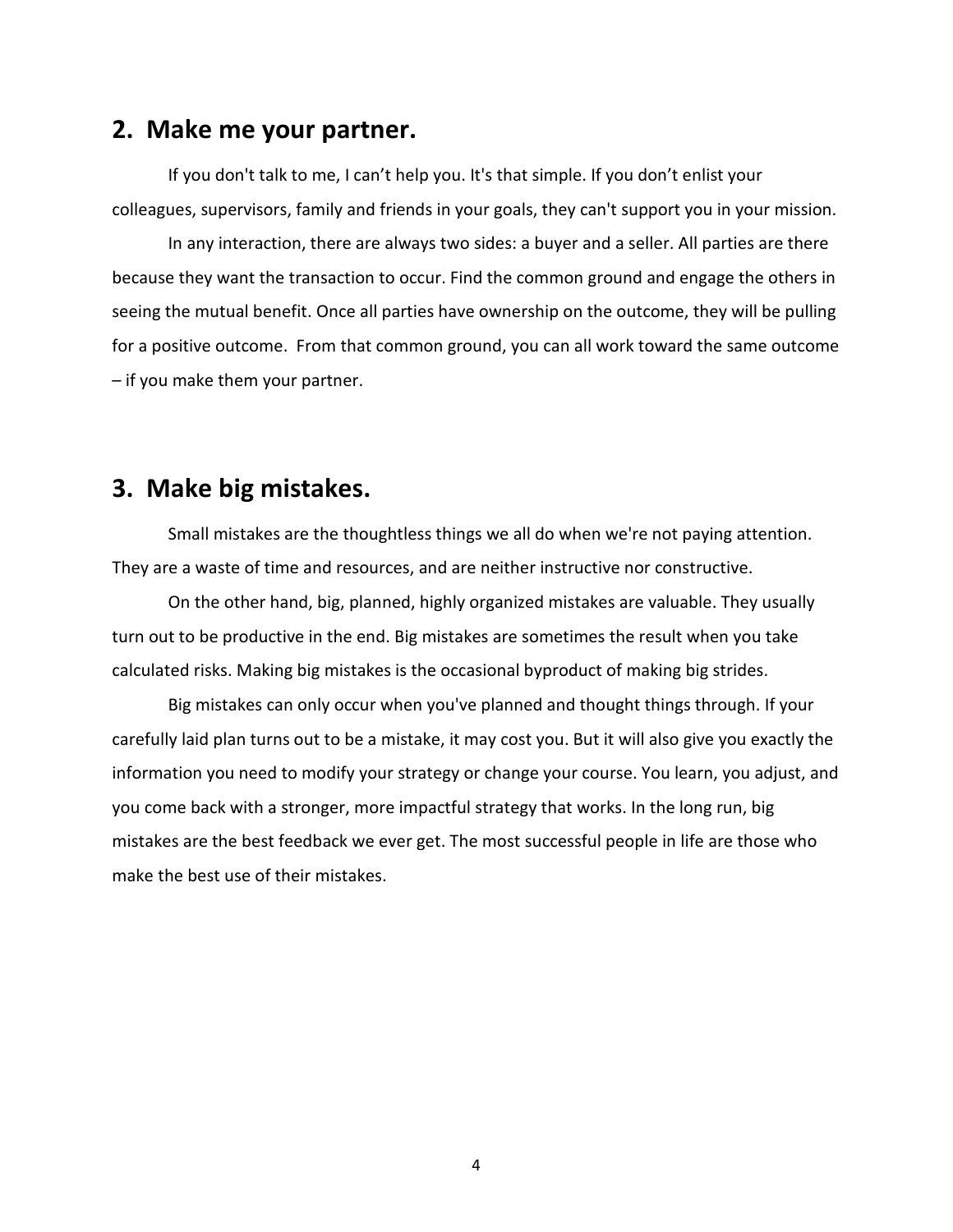#### **4. Die by your own sword.**

Fight for your ideas. If you are committed to your idea after diligent work and research, pursue it. Your supervisor may have spent an hour listening to your presentation. And you have spent three months working on it. If you're right and you give in, you'll regret it forever. Whether you do it their way or yours, you'll be held responsible anyway – so what have you got to lose? You'll have more conviction and understanding following through on what you have spent months developing than on the quick detour that your supervisor just threw in. If the project was to fail, wouldn't you rather get in trouble for something you did than for something someone else made you do?

To live by these guidelines requires integrity, courage and collaboration. It's how I run my business and it's how I run my life. It works.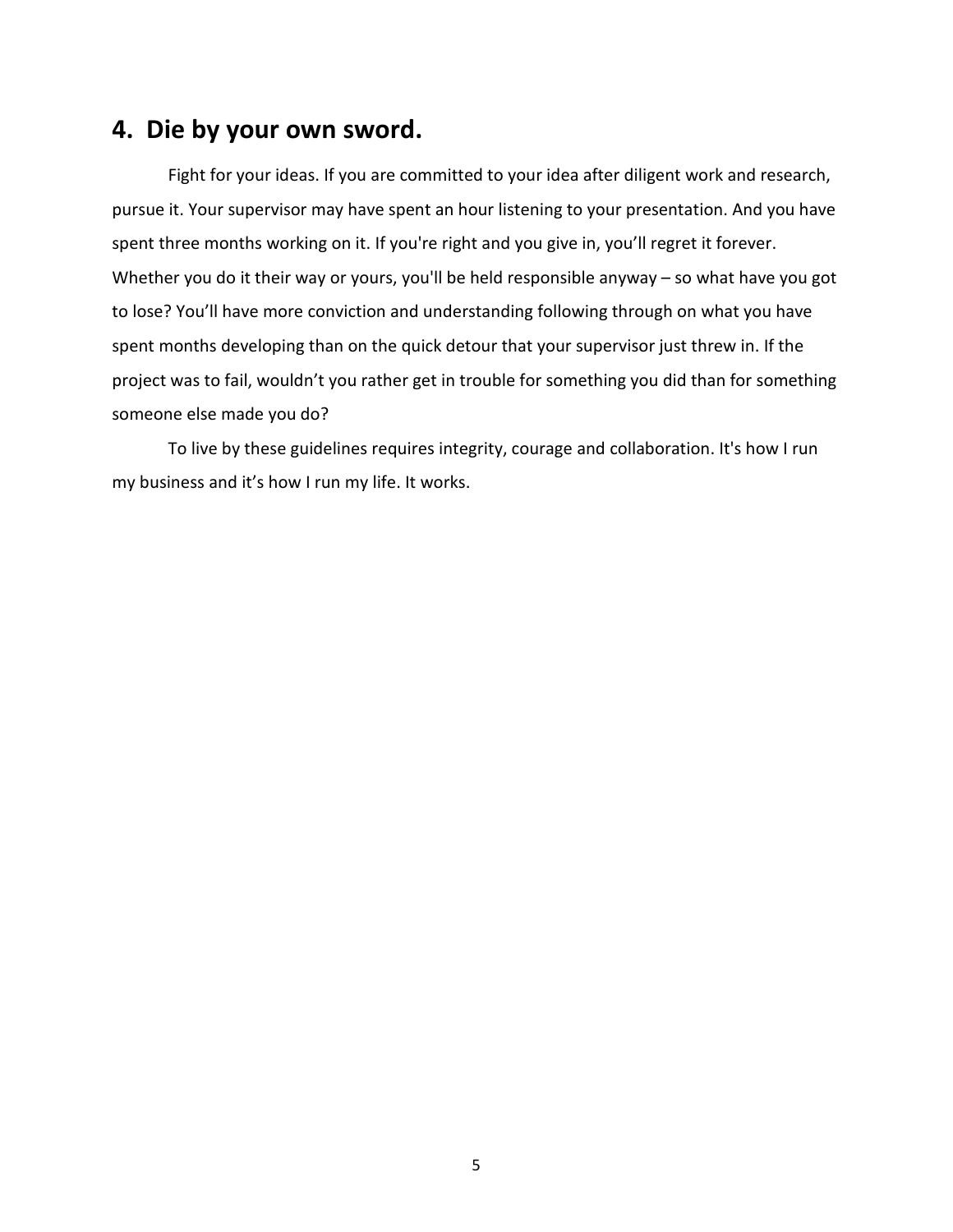### **Part I What You've Got**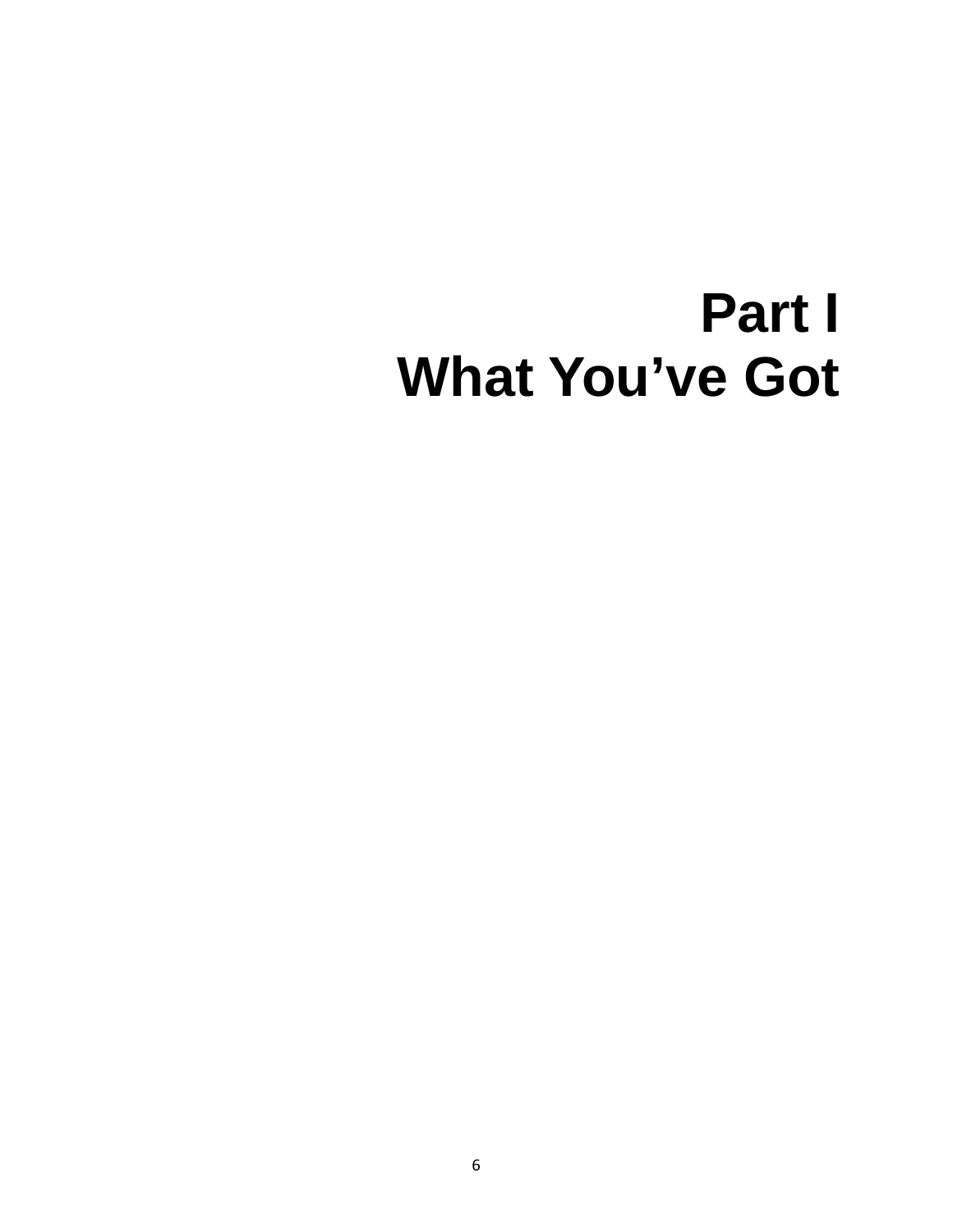## **Chapter 1: Inside You**

The common wisdom is that in order to be a success, you have to have certain advantages: knowing the right people, going to the right schools, belonging to the right clubs, looking the right way -- I am here to tell you that you can use what you've got to get what you want.

My own life has been extraordinarily diverse. I grew up in a traditional Chinese family in Hong Kong as the lowest person on the totem pole: a second daughter who was quickly followed by three sons. My childhood was an all-too familiar litany of abuse and neglect. If the common wisdom were true, I should have been a miserable failure in life, struggling to overcome a low sense of self-esteem and fighting a losing battle to win the affection of parents who are never going to give me the acknowledgement I crave.

And yet I managed to rise through the executive ranks of the international business world and become an influential corporate leader, speaker, consultant, author and philanthropist.

According to the common wisdom, I didn't have the advantages you need to get to the top. Instead of having connections or running with the in-crowd, I grew up in a foreign country where English was my second language. Instead of getting an Ivy League education, I went to a State University. Instead of being one of the guys' in a man's world, I'm a woman.

The lesson is this: If I can use what I've got to get what I want, you can too.

I know this isn't how the psychologists, philosophers and rescue workers think it's supposed to be, but I believe that the struggles of my childhood – all the misery, loneliness and grief – are responsible for my success. When I stood at the edge of my future, looking toward the uncharted terrain of my career, the skills I learned in childhood were all I had.

My life has proven that what I had was enough.

Merely surviving in my family gave me the skills and the inner knowing that guided my career and my success in life. I built on those early traits through trail and error with the help of Spirit and many teachers as I journeyed through life.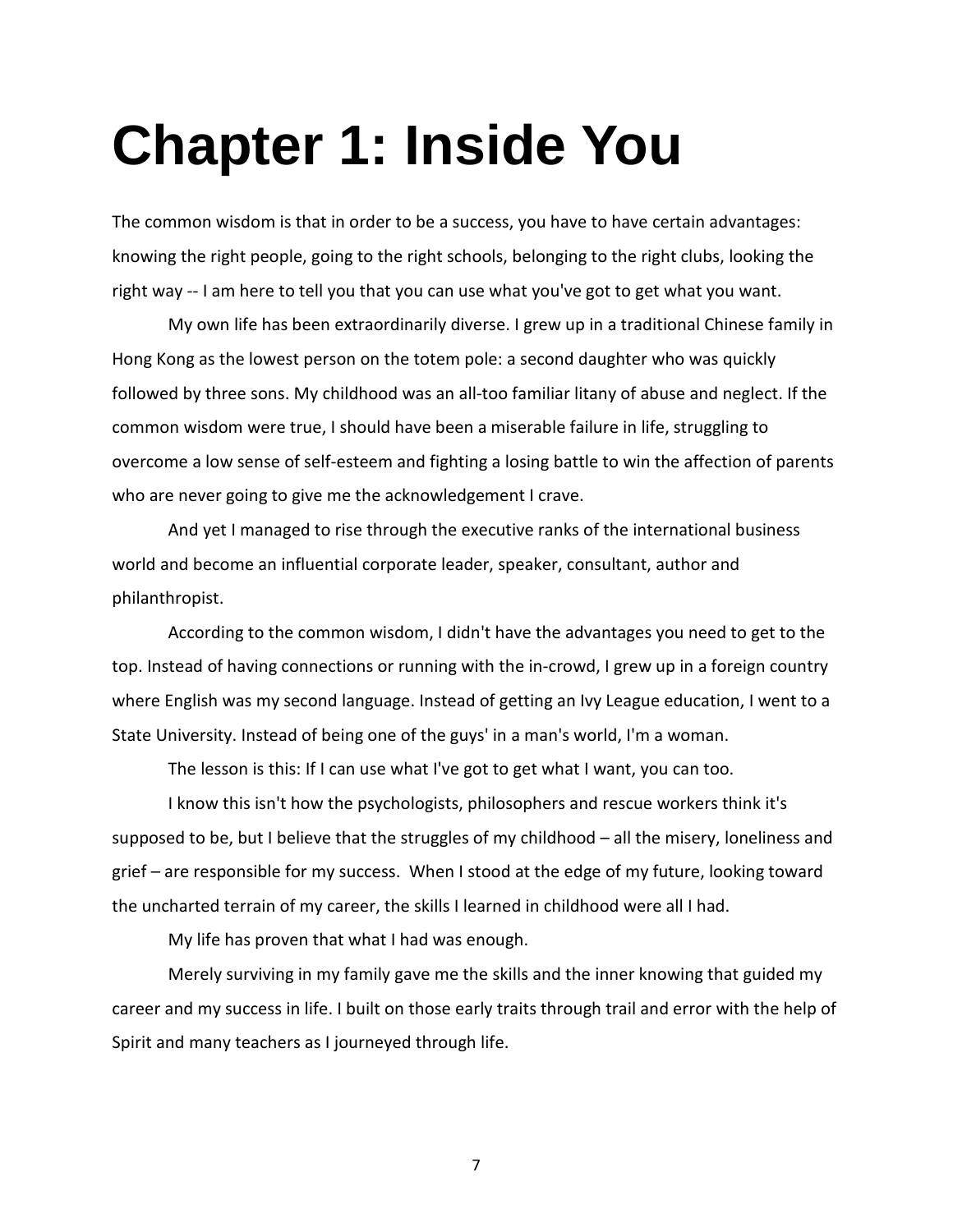What I did was this:

- listen and trust my inner voice,
- envision what I wanted,
- plan and anticipate the challenges,
- learn and practice the skills needed to carry out my vision,
- confidently proceed as the situation develops
- keep trying different ways to achieve my goals until I succeeded.

And what I learned is this: What's inside of each of us is powerful enough to help us achieve anything we want.

#### **You're Good Enough Just as You Are.**

You are good enough now. You don't have to wait for anything, anyone or any situation before you can start making a positive change in your life. You don't have wait until you get a new job, lose fifteen pounds, move to a new house, get a new relationship, wait until an existing situation improves or hold out for any other reason. The time and place to begin working toward your goals is here and now.

Believe in yourself and hold onto evidence that you are good enough.

*"Think you can, think you can't; either way, you'll be right." -- Henry Ford* 

My family was devastated when I was born. They'd already had a girl and were desperate for a boy. When my younger brother was born soon after me and two more boys followed him, I was made completely superfluous. My brothers inadvertently cemented my position as the unnecessary and bothersome child. As a result, I was alternatively ignored or punished for reasons that were mostly unrelated to anything I did.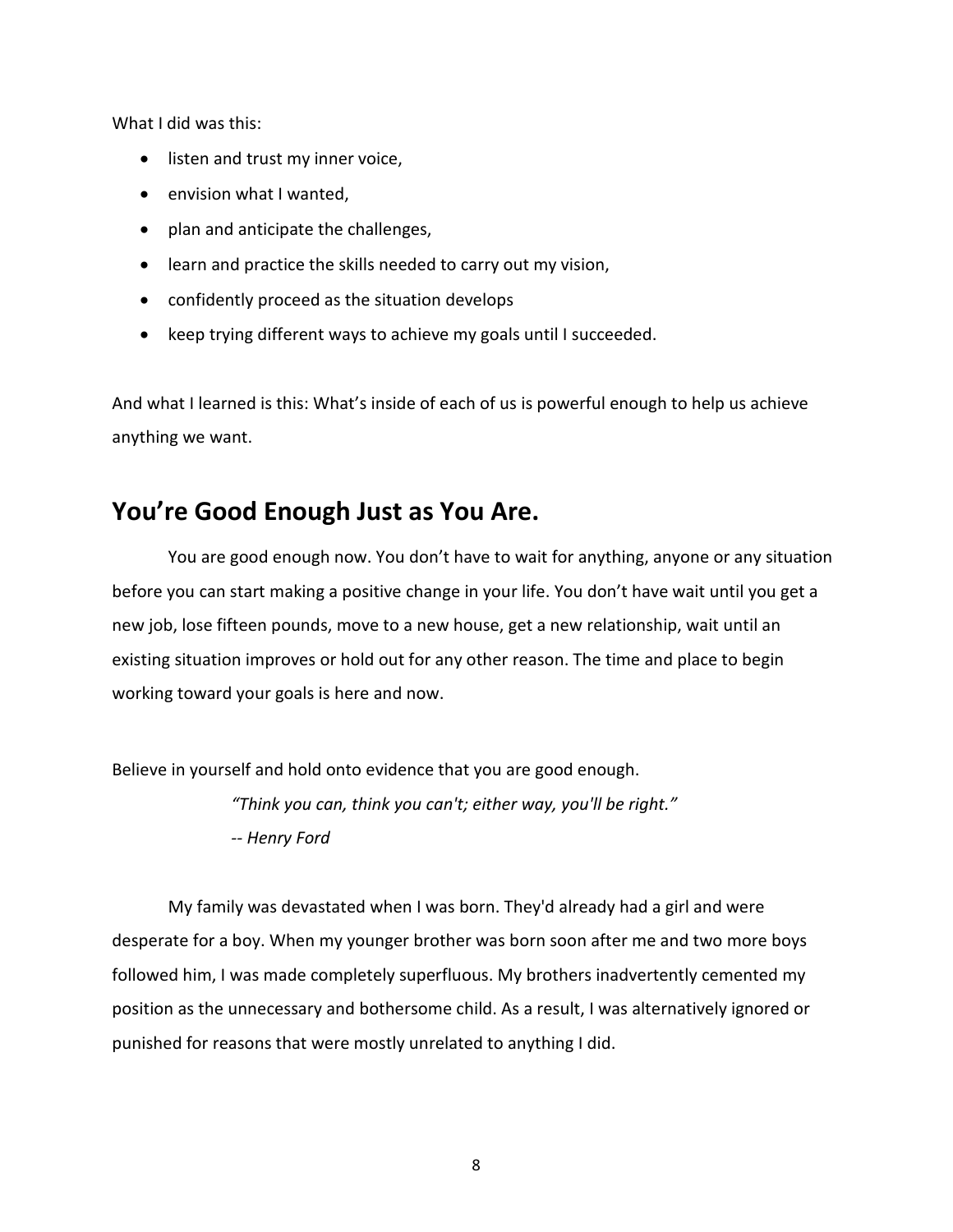It was a situation that had great potential for being a training ground for me to go through life as an insecure victim. If things had been different, I might have fallen into that role without realizing it. But I had a secret weapon: my grandfather, Ah Yeh. The spark of belief he had in me gave me a sense of self worth that kept me going when others were doubting me.

It was Grandfather Ah Yeh who gave me my Chinese name, Hay Lit. Hay and Lit are the names of two of the Emperors in China; one was known for his intellect and wisdom and the other for his prowess in military strategy. It was a most unusual name for a Chinese girl, but it registered with me like a permanent vote of confidence from a man I deeply admired.

I never spent much time with my grandfather. He died when I was about seven. I didn't see him but a few times a year even when he was alive. But the powerful name he gave me made me feel he must really have believed I was strong and thought I was something special.

That little kernel of hope and inspiration held me in good stead when the world around me told me otherwise. That kernel of hope and my own inner knowing always kept me going and gave me hope when I didn't know how I was going to survive the situation at hand.

You can do the same thing by holding onto any time in your life when you felt the approval or support of someone who believed in you. Dive into that feeling of acceptance. Let it sink into your bones. Cherish it as you go forth and deal with the world. You'll find your interactions much more successful when you have confidence and self-worth.

#### **Trust in Something Bigger than Yourself**

Throughout time, people have searched for the meaning of life. Countless religions, philosophies, and books are dedicated to answering that perennial question: What is the meaning of life? Do we enter this world from nothing for a certain number of years and then disappear forever? Is this all there is? Is this sixty, seventy, eighty or ninety or so years on planet earth all there is for us? What are we here to do?

I started discovering the meaning of life early in my childhood. I found that there was something more powerful than what met my eye. I found the power and comfort from a deeper source than the everyday reality; I found the power of Spirit.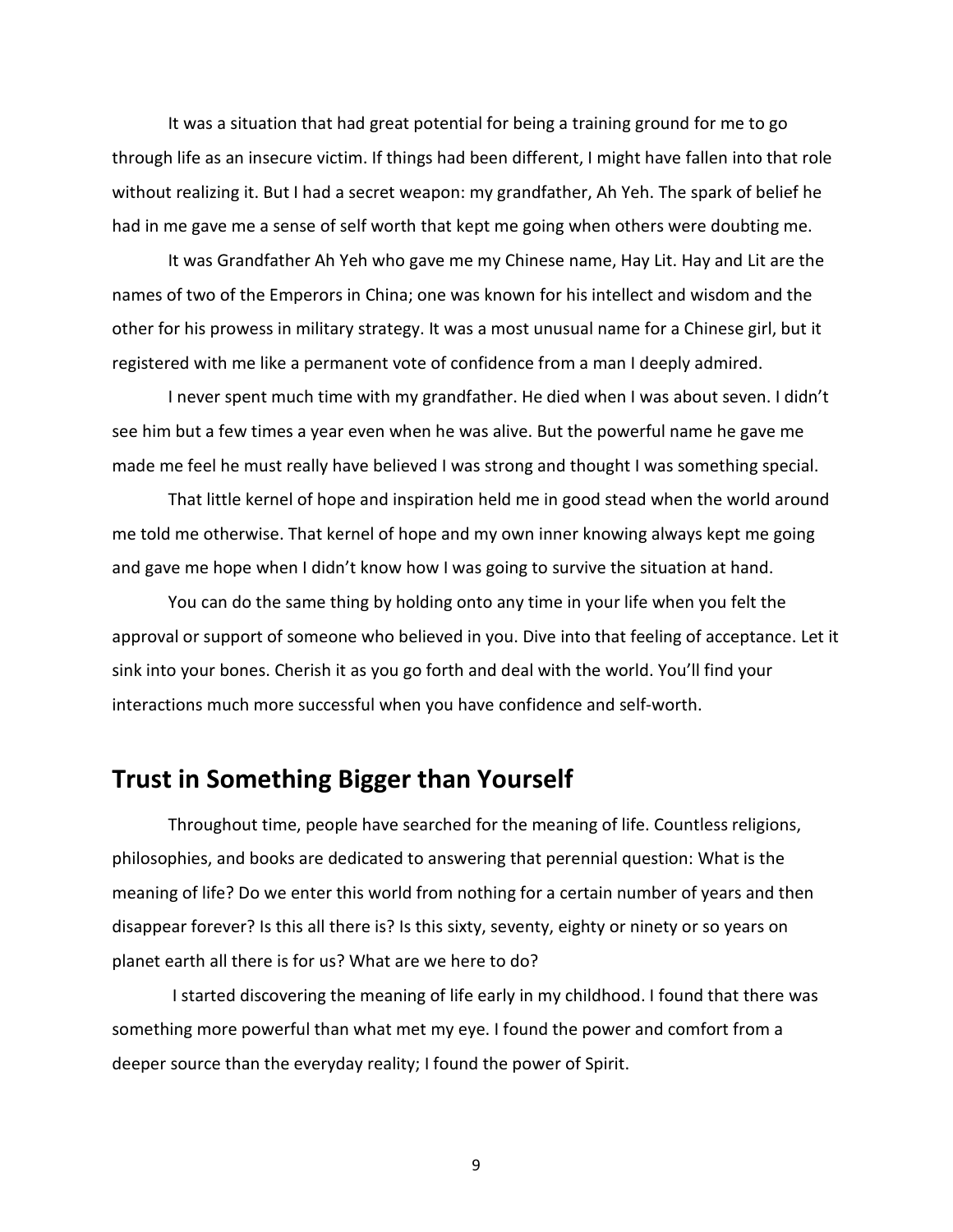As a child, I treasured my alone time, spending much time up in the trees where people couldn't get to me. I found a sense of calm and security in the trees which meant much more to me than just physical safety. I felt the presence of a greater power than what I can see with my eyes.

This power which I call Spirit -- and you may call God or the Universal Power -- was very nourishing to me. I sensed that I was taken care of and that there was a greater plan for my life than what I could envision then. I felt that Someone was taking care of the big picture and that if I did the best I could, I could trust that somehow the overall story would turn out good in the end.

This inner knowing gave me great comfort and courage to take steps and risks to forge ahead. This inner knowing of my connection to a greater power sustained me when the outside circumstances seemed hopeless or unbearable.

What Spirit means to you may vary from what it means to me. The key to tapping into that sense of peace and wisdom is to trust that you are part of a bigger picture. You are not just a bobbing cork in a stormy ocean. You have a reason for being on earth and you have a mission and purpose. You are unique and have a gift for the world that only you can share. As Martha Graham said:

> *"There is a vitality, a life force, an energy, a quickening, that is translated through you into action, and because there is only one of you in all time, this expression is unique. And if you block it, it will never exist through any other medium and will be lost."*

You are here for a reason. You have a unique gift to offer the world. Once you find your special talents and pursue it, whether it is to be the best carpenter, accountant, singer, mother or nuclear physicist that you can be, you will have a sense of inner peace. You will feel that you have found your reason for being. You may have several talents and you have the choice to follow one or a combination of them. What an exciting adventure!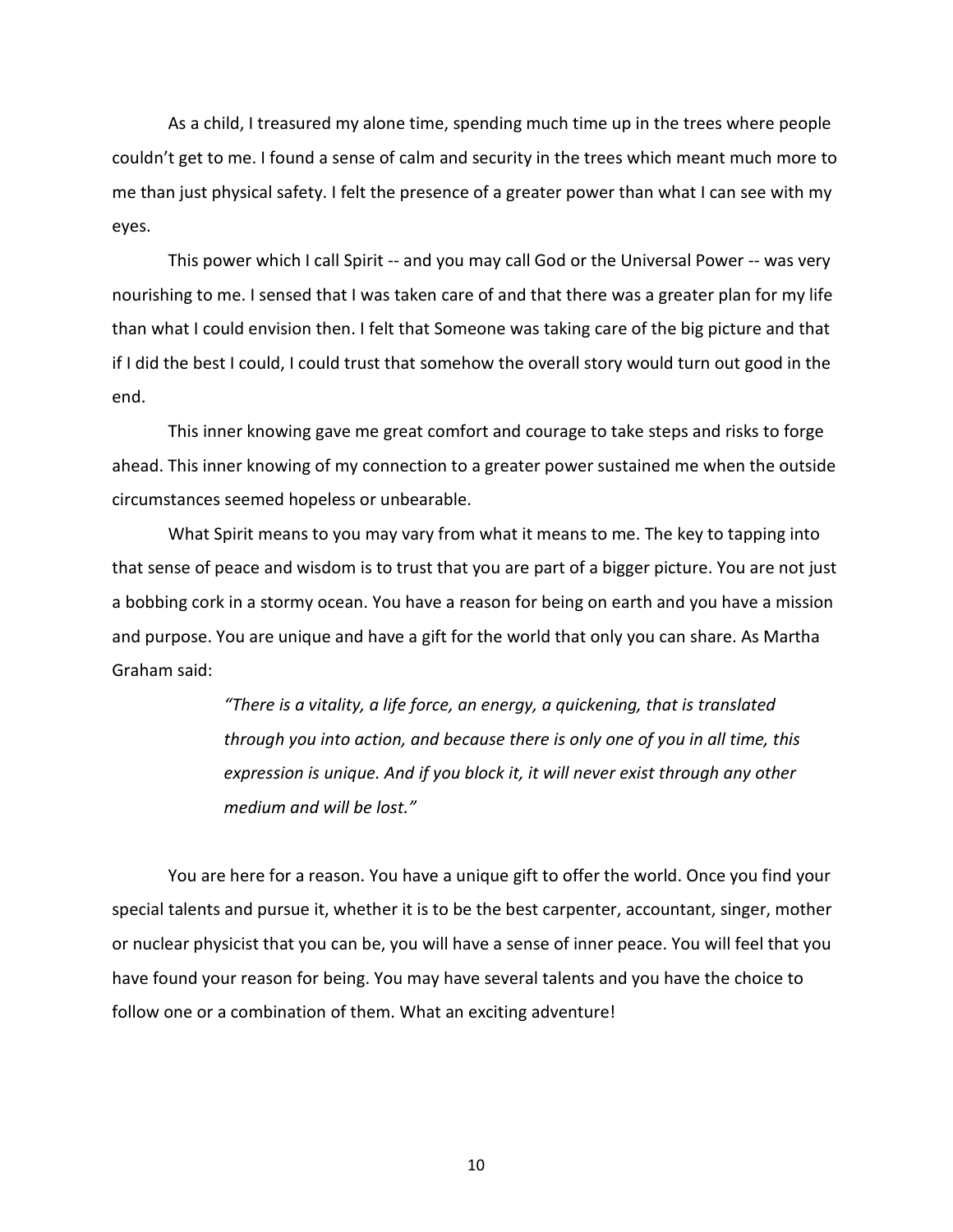#### **Follow your Passion**

I found my life passion and mission in fifth grade. It was my first upfront experience of the inequalities in life. I found out that the entire family of my schoolmate, Rebecca, lived in one rented room. It was all they could afford. Her family shared a bathroom with another family and the kitchen with two other families. I was shocked by the unfairness of life. My family lived in a comfortable house with a beautiful garden. I shared a large bedroom with my sister. Rebecca's entire family lived in a 150 square feet room. She and her siblings did their home work sitting on small wooden stools, using their bunk bed as the writing table. For them, luxury meant eating three meals a day. I was profoundly shaken by this disparity. She was no different than the rest of us, yet her home situation was so grim. Why should some people have so much wealth and others have to scrape by and survive on such meager terms?

This was no National Geographic magazine article or some far-away news story about nameless faces. This was someone I saw everyday and had shared experiences with. Yet she lived in a world that was so different from mine. I was inspired to make a difference in the world for people like Rebecca and her family. I was going to help other unfortunate people survive and grow from their misfortunes. I intuitively felt that everyone had value and I was going to prove it.

When I first told my family I was going to work in Africa as an anthropologist and help the Africans create a thriving society so that they could live healthier and happier lives, they ridiculed me – "What are you going to do -- go over there and dig up chamber pots?" they laughed. I just bit my tongue and kept pursuing my dream. Although it took longer than I had ever imagined, I did ultimately have a chance to work with the United Nations' Habitat II to create sustainable settlements around the world.

I agree with George Bernard Shaw, who said:

*People are always blaming their circumstances for what they are. I don't believe*  in circumstances. The people who get on in this world are the people who get up *and look for the circumstances they want, and if they can't find them, make them.*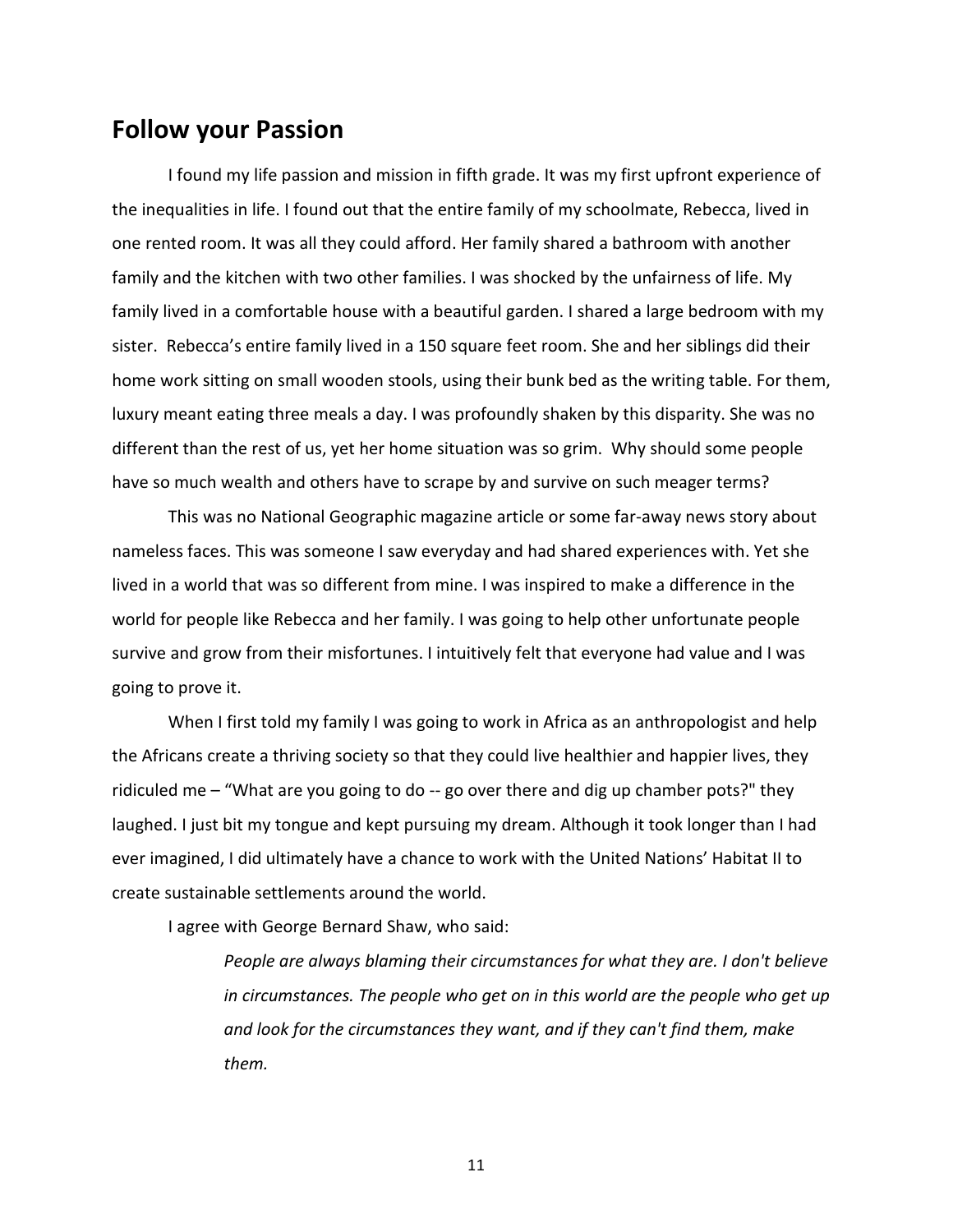You know what your passions are. Sometimes they are buried deep because you felt you didn't deserve to follow them or because someone you trusted told you that they weren't practical or you weren't good enough. But if you tap into your inner resources and listen to what your heart really calls for you to do, you can find ways of making it happen. You've already got what it takes. What you've got is all you need.

#### **Follow Your Passion and be Flexible**

Once you find your passion, follow it. But be alert to the feedback you are getting. Linus Torvalds, the creator of Linux system, the phenomenally successful operating system, started Linux as a personal passion to improve on the existing operating systems.

But Linus was not fixated on exactly what the new system was going to be like. In fact, he offered his work free on the internet so that others could add their input and modify what he was creating. What resulted was a system which is constantly evolving and is used by millions of people in the world. Today Linux is still growing and developing and Linus is a legend in the computer world.

In Torvalds' book, Just For Fun, The Story of An Accidental Revolutionary, he speaks about how his passion was so consuming that he didn't care about anything else. Food, sleep and social interactions were all secondary. He worked diligently for years and also benefited from others' wisdom and expertise. In the end he succeeded, and in the process he also acquired fame and fortune beyond his wildest dreams.

Torvalds followed his passion but remained flexible and open. It is the best way to fulfill your dreams.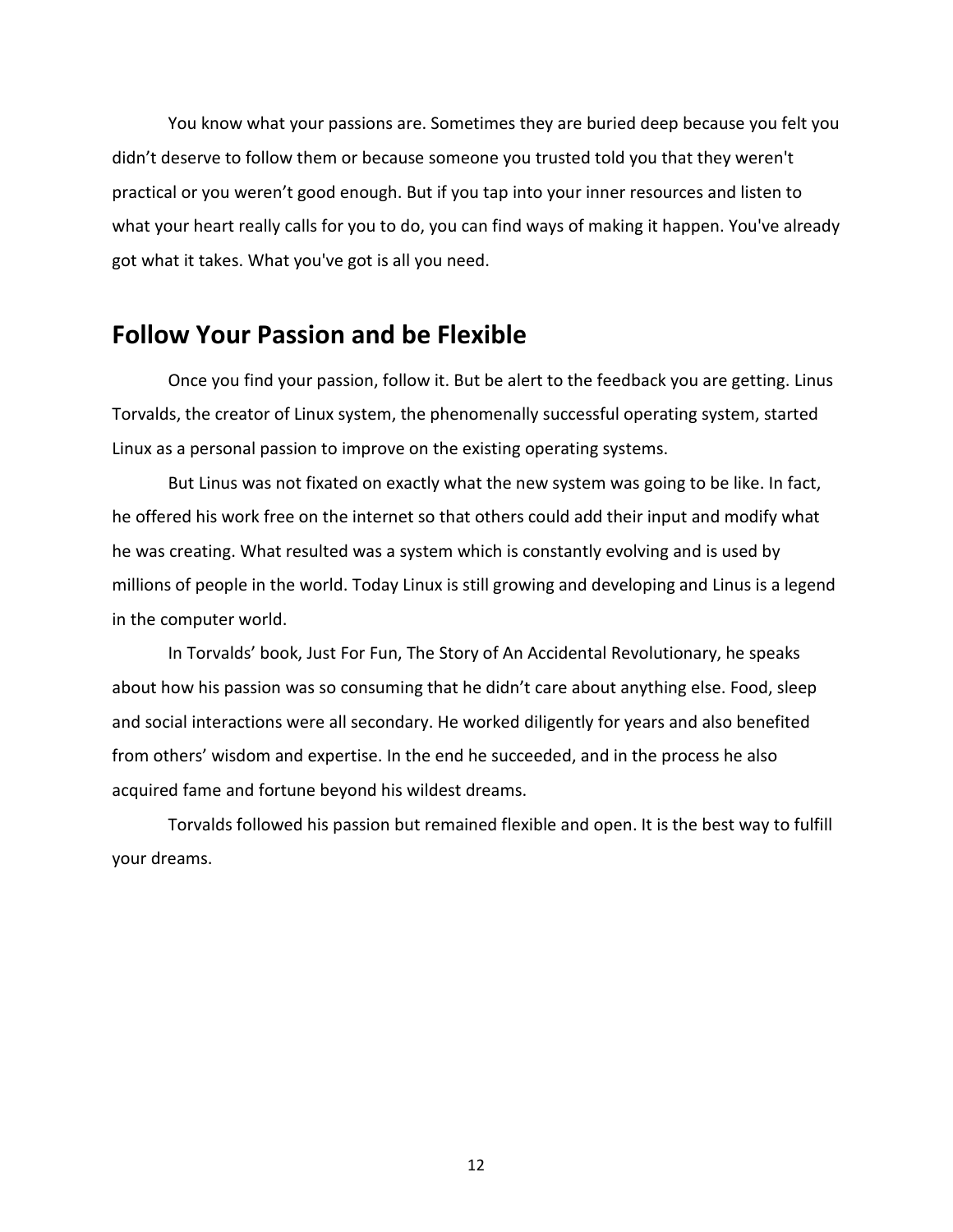In summary, hold firmly onto these inside insights to get what you want:

- 1. You're Good Enough Just as You Are.
- 2. Believe in yourself and hold onto evidence that you are good enough.
- 3. Trust in Something Bigger than Yourself
- 4. Follow your Passion
- 5. Pursue Your Passion and be Flexible

As you can see you don't have to conform to the common wisdom to get what you want. Many successful people have achieved more with less.